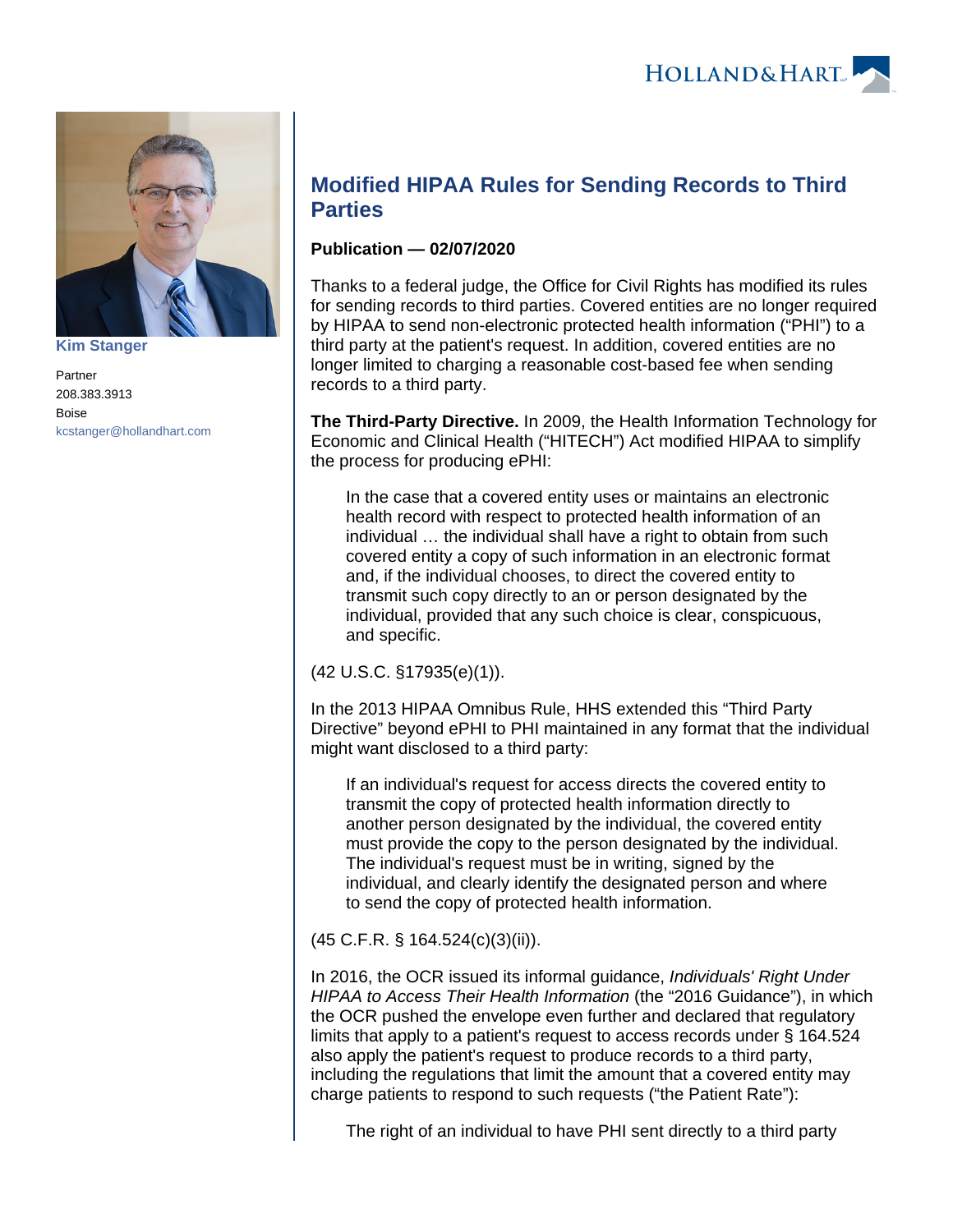

is an extension of the individual's right of access; consequently, all of the provisions that apply when an individual obtains access to her PHI apply when she directs a covered entity to send the PHI to a third party. As a result:

- This right applies to PHI in a designated record set;
- Covered entities must take action within 30 days of the request;
- Covered entities must provide the PHI in the form and format and manner of access requested by the individual if it is "readily producible" in that manner; and
- The individual may be charged only a reasonable, cost-based fee that complies with 45 CFR 164.524(c) (4).

(2016 Guidance, available at [https://www.hhs.gov/hipaa/for](https://www.hhs.gov/hipaa/for-professionals/privacy/guidance/access/index.html)[professionals/privacy/guidance/access/index.html\)](https://www.hhs.gov/hipaa/for-professionals/privacy/guidance/access/index.html). Together, the 2013 Omnibus Rule and the 2016 Guidance saddled covered entities with additional obligations and costs that were not required by the HITECH Act much to the chagrin of medical records departments and document production companies.

**The Ciox Health Decision.** In 2018, Ciox Health sued HHS, arguing that the Third Party Directive and Patient Rate limitation exceeded HHS authority. (Ciox Health, LLC v. Azar, Case No. 18-cv-00040 (APM) (D.D.C. 2018)). On January 23, 2020, the federal D.C. District Court agreed:

the court (1) declares unlawful and vacates the 2013 Omnibus Rule insofar as it expands the HITECH Act's third-party directive beyond requests for a copy of "an [EHR] with respect to [PHI] of an individual … in an electronic format," … and (2) declares unlawful and vacates the 2016 Guidance insofar as it … extends the Patient Rate to reach third-party directives.

(Memorandum Opinion at p.55). On January 28, 2020, the OCR issued a notice acknowledging the Ciox Health decision, confirmed its responsibility to comply, but confirming that it would "continue to enforce the right of access provisions in 45 C.F.R. § 164.524 that are not restricted by the court order." (Available at [https://www.hhs.gov/hipaa/court-order-right-of](https://www.hhs.gov/hipaa/court-order-right-of-access/index.html)[access/index.html](https://www.hhs.gov/hipaa/court-order-right-of-access/index.html))

**The Net Effect.** Here is the net of the Ciox Health decision and the remaining HIPAA rules:

1. **Patient Requests to Transmit ePHI.** The Third Party Directive established by the HITECH Act remains in effect as to ePHI: if a covered entity maintains an individual's health information in electronic format, the individual may "direct the covered entity to transmit such copy directly to an entity or person designed by the individual, provided that any such choice is clear, conspicuous and specific." (42 U.S.C. § 17935(e)(1); see also 45 C.F.R. § 164.524(c)(3)(ii)). According to HHS, "[t]he individual's request must be in writing, signed by the individual, and clearly identify the designated person and where to send the copy of protected health information." (45 C.F.R. § 164.524(c)(3)(ii)). In responding to such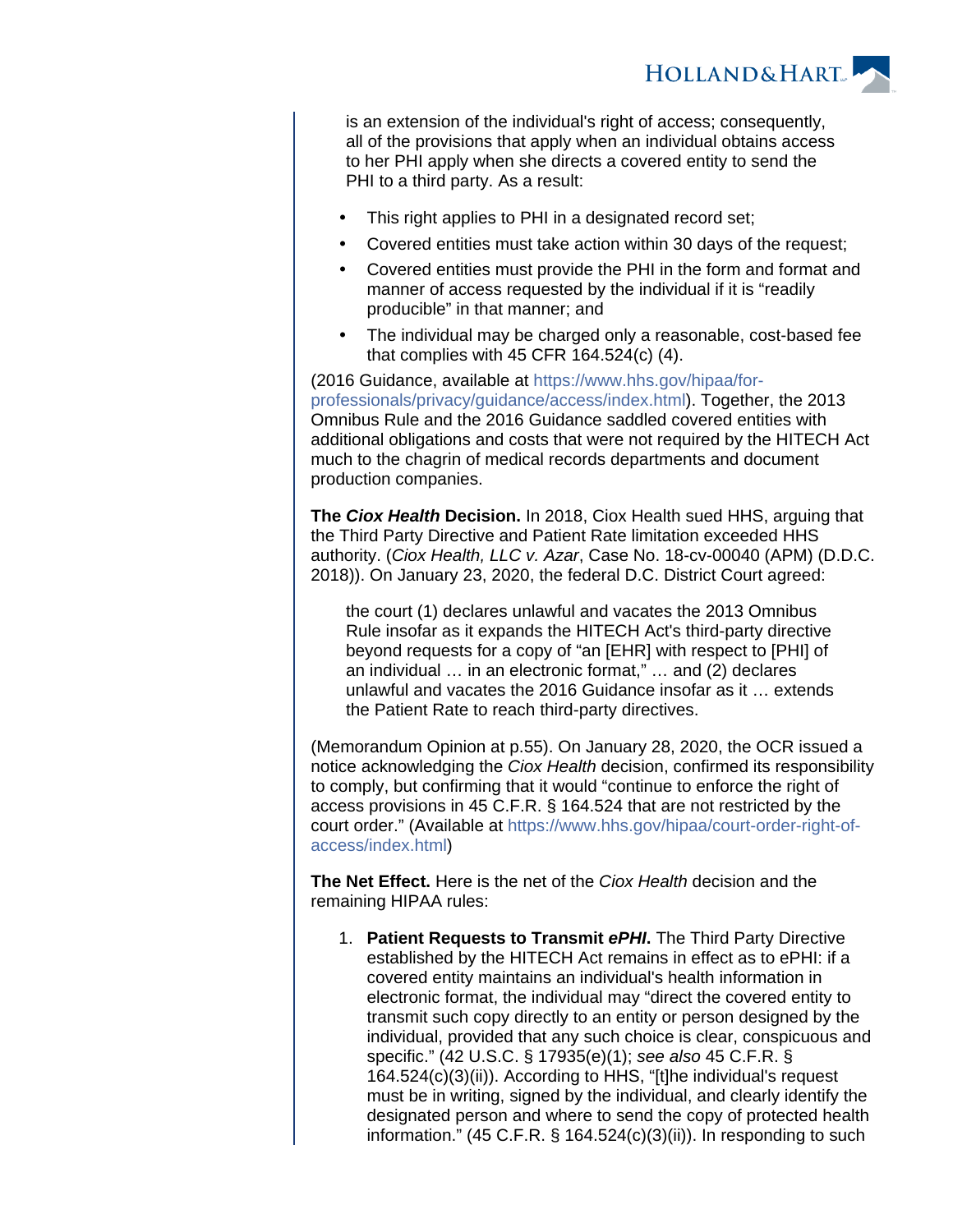

requests, the covered entity is not bound by the Patient Rate, *i.e.*, the covered entity may charge more than the "reasonable costbased fee" that would apply if the covered entity were producing the records to the individual. (See id. at § 164.524(c)(4)). Note, however, that excessive fees may violate HIPAA's prohibition on selling PHI. (Id. at § 164.502(a)(5)(ii); 2016 Guidance).

- 2. **Patient Requests to Transmit non-ePHI.** Under HIPAA, covered entities are not obligated to comply with an individual's request to transmit to third parties PHI that is not in electronic format. Covered entities may, if they so choose, transmit the PHI at the individual's request pursuant to (1) a valid HIPAA authorization per 45 C.F.R. § 164.508; (2) if the disclosure is to a person involved in the patient's health, health care or payment for care, per the patient's informal consent per § 164.510(b), in which case the covered entity would normally want to document the patient's request; or (3) per another HIPAA exception if one applies. Again, the Patient Rate does not apply to requests to transmit non-ePHI to third parties: under HIPAA, the covered entity may charge more than a "reasonable cost-based fee" so long as the fees are not so excessive as to constitute the "sale of PHI." Alternatively, the covered entity may simply provide the requested information directly to the patient who is making the request. Patients retain the right to access or obtain copies of their own PHI maintained in a designated record set pursuant to § 164.524. The Patient Rate would apply to disclosures directly to the patient, *i.e.*, the covered entity may only charge the patient a reasonable cost-based fee as described in the regulations and explained in the 2016 Guidance.
- 3. **Beware State Laws.** The foregoing changes do not affect more restrictive state laws or regulations. For example, some states require covered entities to transmit medical records or other PHI at the request of the patient regardless of format. (See, e.g., IDAPA 22.01.01.101.03(g)). Additionally, state laws may limit the fees that a covered entity may impose for records. (See, e.g., IDAPA 16.03.14.220.14(a)). To the extent those laws or regulations are more restrictive than HIPAA, covered entities must continue to comply with those state laws or regulations.

**Next Steps.** Covered entities and business associates should review and, as appropriate, modify their existing policies, privacy notices, and fee schedules. They should also train their staff concerning the new rules. They should also watch for additional rulemaking or guidance from OCR concerning the changes.

For questions regarding this update, please contact: Kim C. Stanger Holland & Hart, 800 W Main Street, Suite 1750, Boise, ID 83702 email: [kcstanger@hollandhart.com](mailto:kcstanger@hollandhart.com), phone: 208-383-3913

This publication is designed to provide general information on pertinent